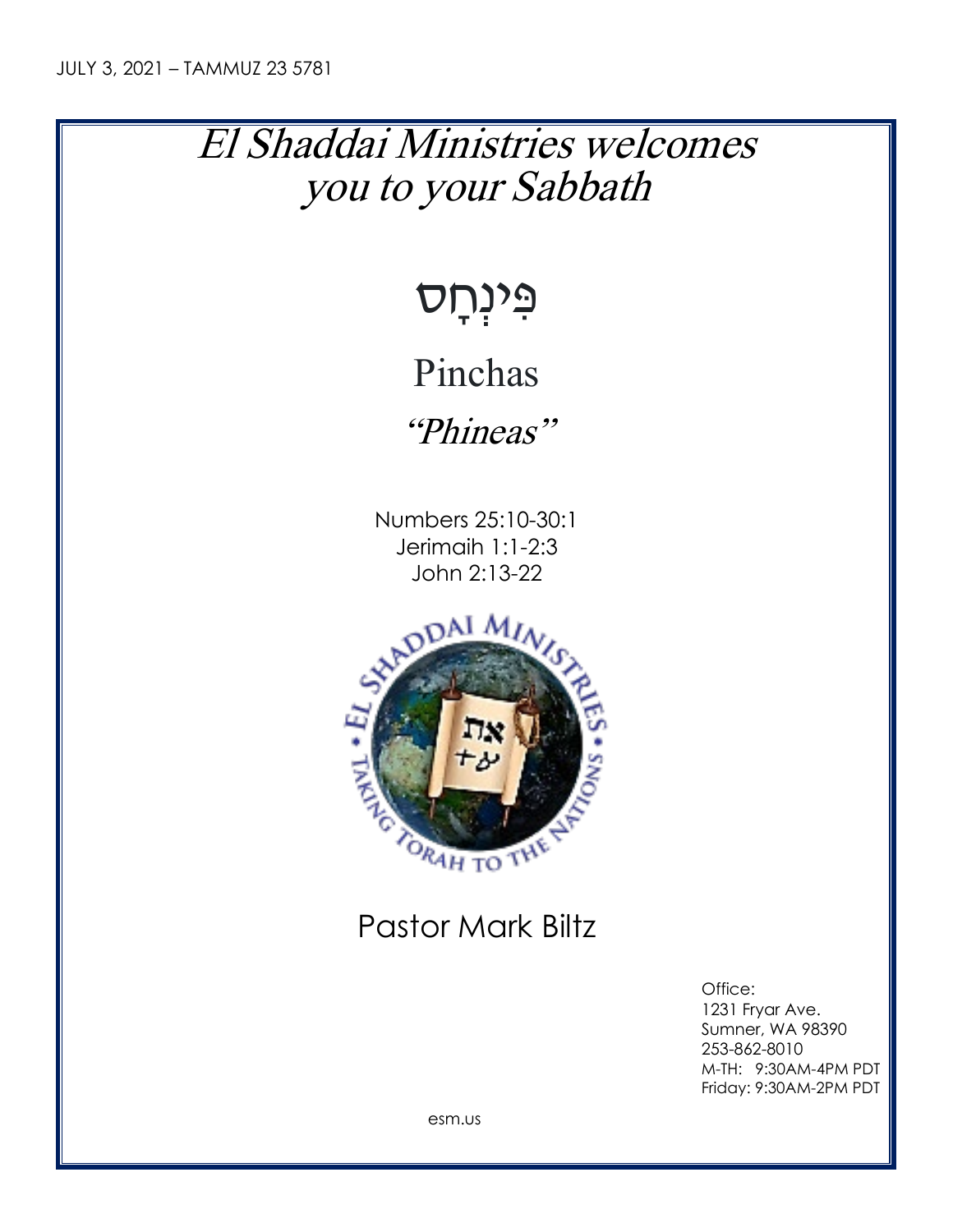### TORAH PORTION

**Numbers 25:6,7** And, behold, one of the children of Israel came and brought unto his brethren a **Midianitish** woman **in** the sight of Moses, and in the sight of all the congregation of the children of Israel, who were **weeping before the door** of the tabernacle of the congregation. And when **Phinehas**, the son of Eleazar, the son of Aaron the priest, saw it, he **rose up** from among the congregation, and took a javelin in his hand.

**Exodus 6:23** And Aaron took him Elisheba, the daughter of Amminadab, the sister of Nahshon, to wife, and she bore him Nadab and Abihu, Eleazar and Ithamar.

**Exodus 24:9,10** Then went up Moses, and Aaron, **Nadab, and Abihu**, and seventy of the elders of Israel, and they saw the God of Israel, and there was under His feet the like of a paved work of sapphire stone, and the like of the very heaven for clearness. *Two younger left behind*

**1Chronicles 6:4-8a Eleazar begot Phinehas**, Phinehas begot Abishua, and Abishua begot Bukki, and Bukki begot Uzzi, and Uzzi begot Zerahiah, and Zerahiah begot Meraioth, Meraioth begot Amariah, and Amariah begot Ahitub, and Ahitub **begot Zadok.**

**Ezekiel 44:15,16** But the priests the Levites, the sons of Zadok, that kept the charge of My sanctuary when the children of Israel went astray from Me, they shall come near to Me to minister unto Me, and they shall stand before Me to offer unto Me the fat and the blood, saith the Lord GOD; they shall enter into My sanctuary, and they shall come near to My table, to minister unto Me, and they shall keep My charge.

**Exodus 2:16** Now the priest of Midian had seven daughters, and they came and drew water and filled the troughs to water their father's flock. The shepherds came and drove them away, but Moses stood up and saved them, and watered their flock.

**Exodus 2:18** When they came home to their father **Reuel**, he said, How is it that you have come home so soon today?

**Judges 4:11** Now Heber the Kenite, which was of the children of **Hobab the father in law of Moses**, had severed himself from the Kenites, and pitched his tent unto the plain of Zaanaim, which is by Kedesh.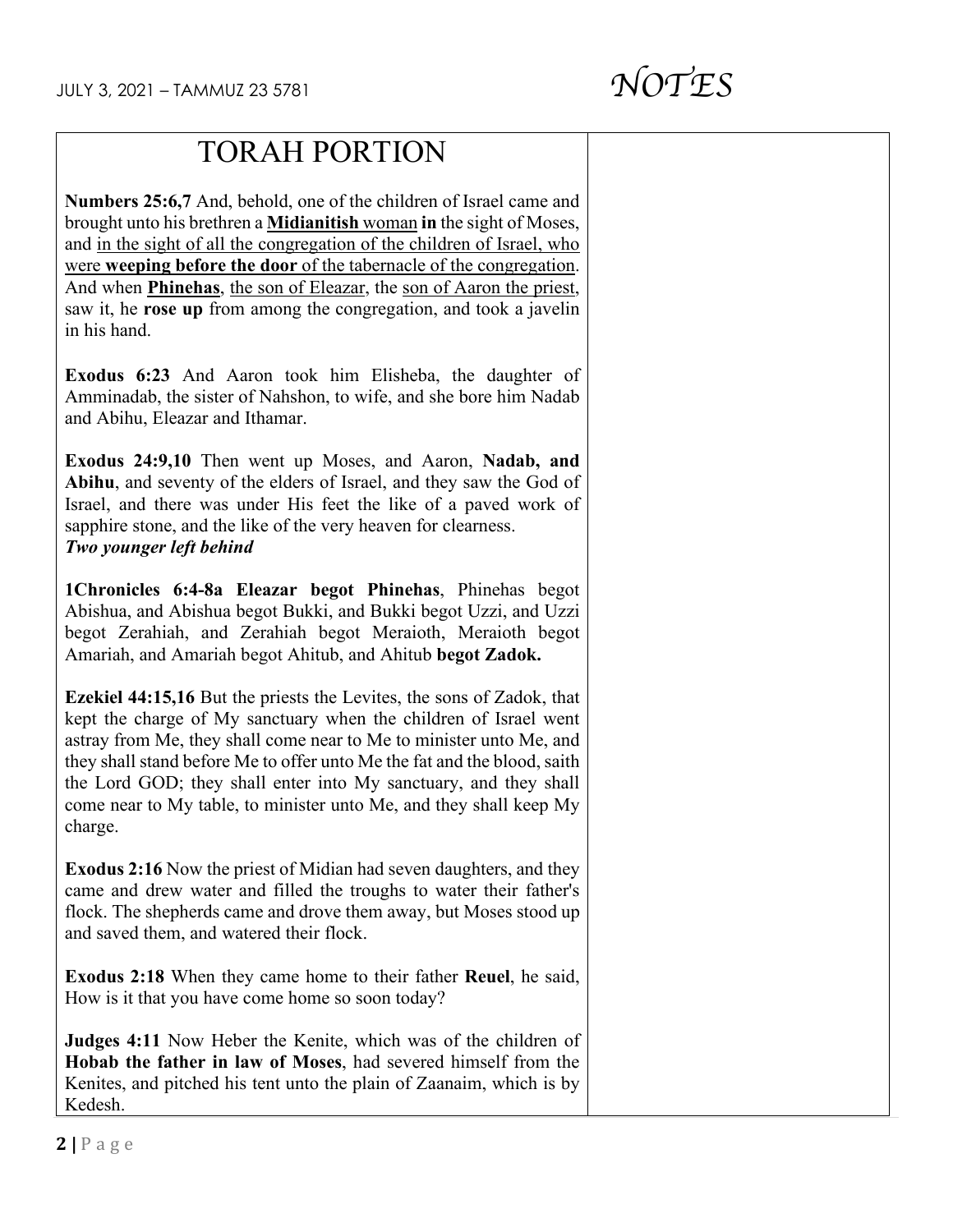

**Exodus 6:25** And Eleazar, Aaron's son took him **one of the daughters of Putiel** to wife, and she bare him Phinehas.

**Numbers 25:8,9** And he went after the man of Israel into the tent, and thrust both of them through, the man of Israel, and the woman through her belly. So the plague was stayed from the children of Israel. And those that died in the plague were twenty and four thousand.

**Numbers 25:10-13** And the LORD **spake** unto Moses, **saying**, **Phinehas**, the son of Eleazar, the son of Aaron the priest, hath turned my wrath away from the children of Israel, while he was zealous for my sake among them, that I consumed not the children of Israel in my jealousy. Wherefore say, Behold, I give unto him **my covenant of peace**: And he shall have it, and his seed after him, even the covenant of an everlasting priesthood, because he was **zealous for his God**, and made an atonement for the children of Israel.

**Romans 10:2** For I bear them record that they have a zeal of God, but not according to knowledge.

**2Samuel 21:1,2** Then there was a famine in the days of David three years, year after year; and David enquired of the Lord. And the Lord answered, It is for Saul, and for his bloody house, because he slew the Gibeonites. And the king called the Gibeonites, and said unto them, (now the Gibeonites were not of the children of Israel, but of the remnant of the Amorites, and the children of Israel had sworn unto them: And Saul sought to slay them **in his zeal** to the children of Israel and Judah.)

**2Kings 10:15-17** And when Jehu was departed thence, he lighted on Jehonadab the son of Rechab coming to meet him: And he saluted him, and said to him, Is thine heart right, as my heart is with thy heart? And Jehonadab answered, It is. If it be, give me thine hand. And he gave him his hand, and he took him up to him into the chariot. And he said, Come with me, and see **my zeal for the Lord**. So they made him ride in his chariot. And when he came to Samaria, he slew all that remained unto Ahab in Samaria, till he had destroyed him, according to the saying of the Lord, which he spake to Elijah.

**2Kings 10:28-31** Thus Jehu destroyed Baal out of Israel. Howbeit from the sins of Jeroboam the son of Nebat, who made Israel to sin, Jehu departed not from after them, to wit, the golden calves that were in Bethel, and that were in Dan. And the Lord said unto Jehu, Because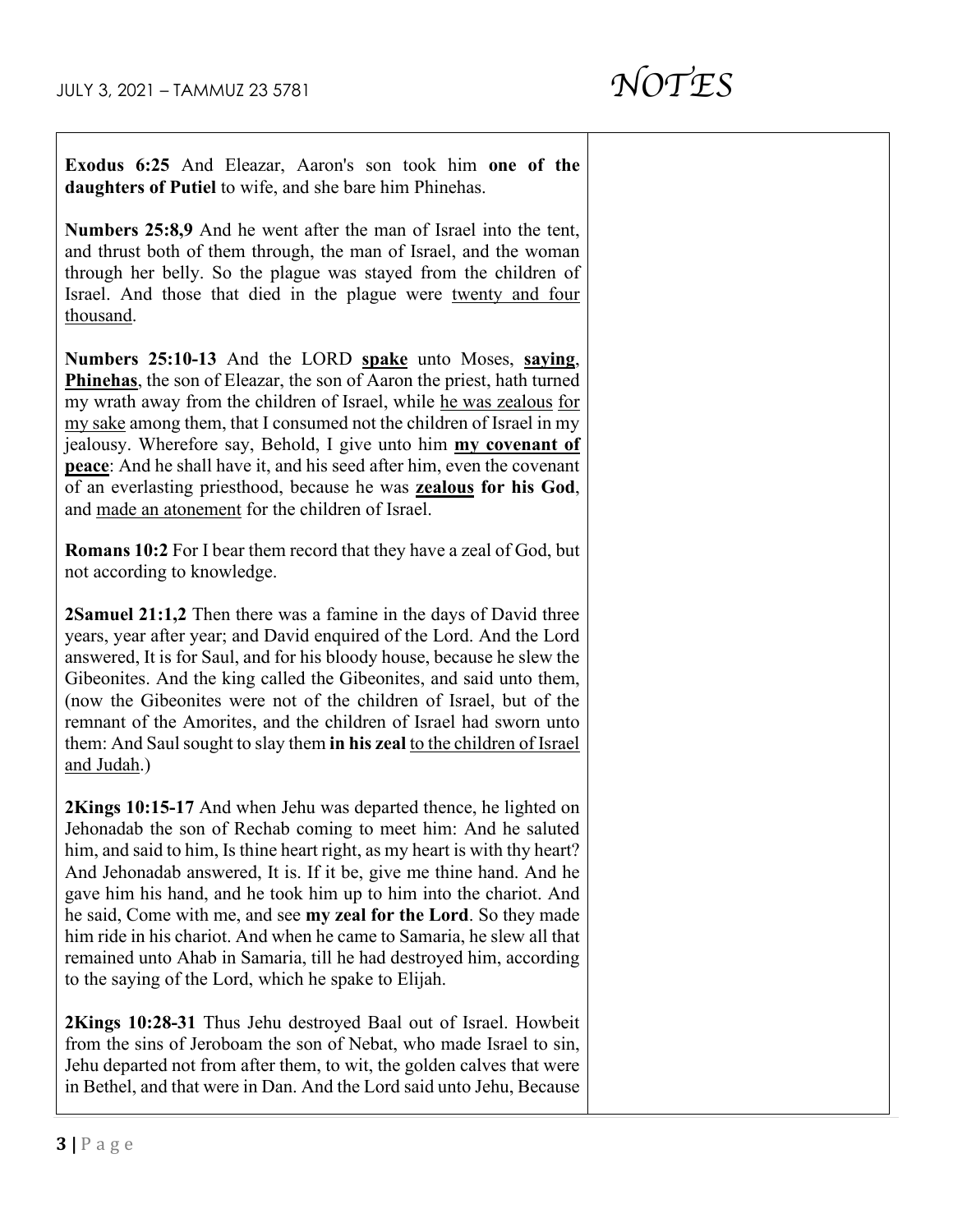

thou hast done well in executing that which is right in mine eyes, and hast done unto the house of Ahab according to all that was in mine heart, thy children of the fourth generation shall sit on the throne of Israel. **But Jehu took no heed to walk in the law of the Lord God of Israel with all his heart:** For he departed not from the sins of Jeroboam, which made Israel to sin. **Genesis 12:6** And Abram passed through the land unto the place of Shechem, unto the plain of Moreh. And the Canaanite was then in the land. **Exodus 20:5** Thou shalt not bow down thyself to them, nor serve them: For I the LORD thy God am a jealous God. **Mark 3:16-18** And Simon he surnamed Peter, And James the [son] of Zebedee, and John the brother of James, and he surnamed them Boanerges, which is, The sons of thunder: And Andrew, and Philip, and Bartholomew, and Matthew, and Thomas, and James the [son] of Alphaeus, and Thaddaeus, and Simon the **Canaanite**, **Mark 3:16-18** And He appointed the twelve: Shim'on, to whom He added the name Kĕpha, and Ya'aqoḇ the son of Zaḇdai, and Yochanan the brother of Ya'aqob, to whom He added the name Beni-Reges, that is, Sons of Thunder, and Andri, and Philip, and Bartholomi, and Mattithyahu, and T'oma, and Ya'aqoḇ son of Alphai, and Taddai, and Shim'on the **Kena'anite**. **Mark 3:18** Andrew, Phili,; Bartholomew; Matthew, Thoma,; Jacob, the son of Halfai, Taddai, Simon the **Zealot. 1Kings 19:7-14** And the angel of the LORD came again the second time, and touched him, and said, Arise and eat, because the journey is too great for thee. And he arose, and did eat and drink, and went in the strength of that meat **forty days and forty nights** unto **Horeb the mount of God**. And there he went into **a (The) cave**, and spent the night in that place; and behold, the word of the LORD came to him, and He said to him, **What are you doing here, Elijah?** And he said, I have been very zealous for Jehovah the God of Hosts. For the sons of Israel have forsaken Your covenant, thrown down Your altars, and have slain Your prophets with the sword. And I, I alone, am left. And they seek to take my life away. And He said, Go forth and stand on the mountain before the LORD. And, behold, the LORD passed by, and a great and strong wind tore the mountains, and broke the rocks in pieces before the LORD. But the LORD was not in the wind.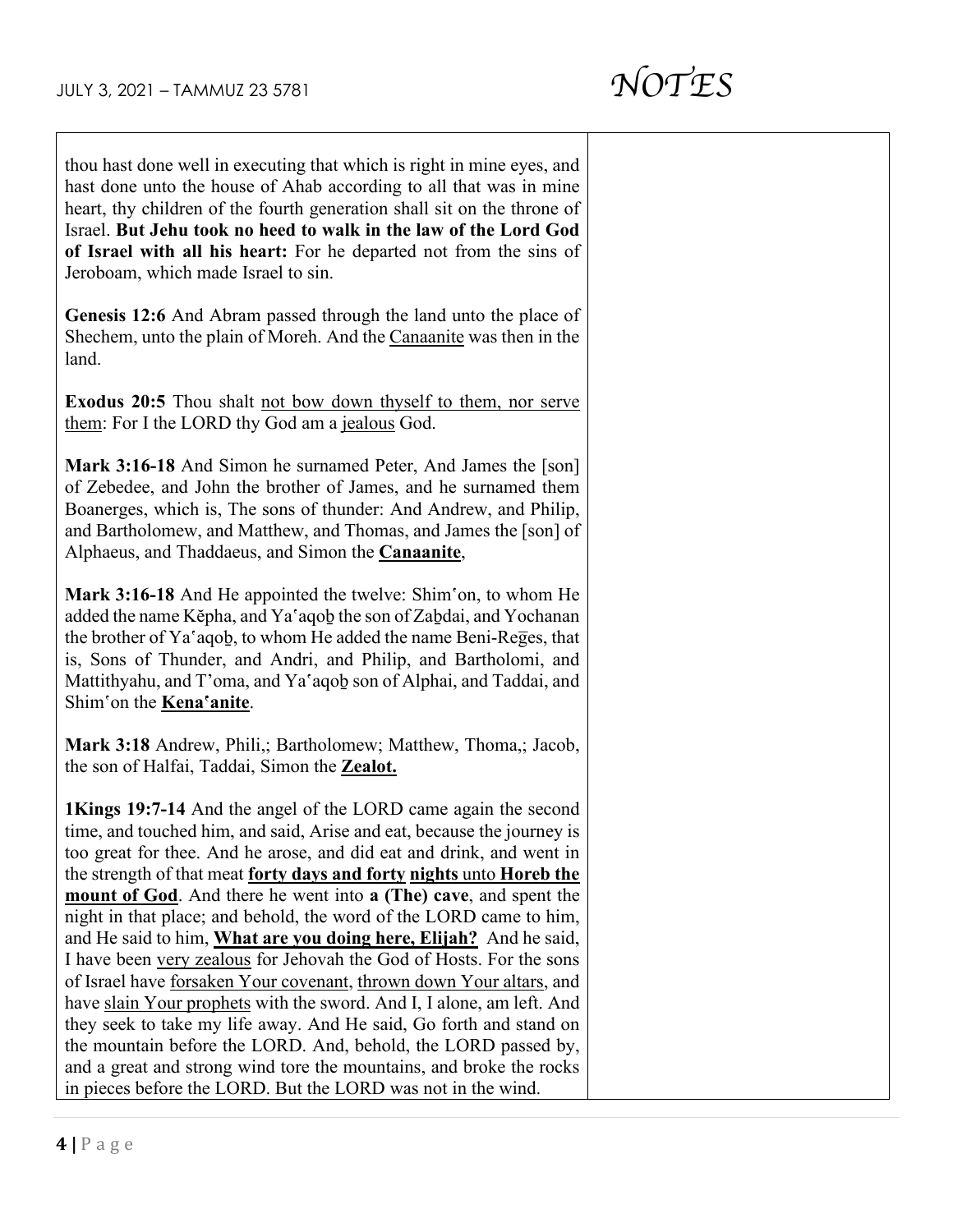And after the wind was an earthquake, but the LORD was not in the earthquake. And after the earthquake was a fire, but the LORD was not in the fire. And after the fire was a still, small voice. And it happened when Elijah heard, he wrapped his face in his mantle and went out, and stood at the cave entrance. And behold, a voice came to him and said, **What are you doing here, Elijah**? And he said, I have been very(zealously) **zealous for Jehovah, God of Hosts**, because the sons of Israel have forsaken Your covenant, have thrown down Your altars, and have slain Your prophets with the sword. And I, I alone, am left. And they seek to take my life away.

**Exodus 33:22** And it shall come to pass, while my glory passeth by, that I will put thee in a cleft of the rock, and will cover thee with my hand while I pass by.

**Acts 21:20** And when they heard it, they glorified the Lord, and said unto him, Thou seest, brother, how many thousands of Jews there are which believe, and they are all zealous of the law.

**Romans 10:19** But I say, Did not Israel know? First Moses saith, I will provoke you to jealousy by them that are no people, and by a foolish nation I will anger you.

#### *Song of Moses - punishment*

**Deuteronomy 32:21** They have moved me to jealousy with that which is not God, they have provoked me to anger with their vanities. And I will move them to jealousy with those which are not a people, I will provoke them to anger with a foolish nation.

**Romans 11:11** I say then, Have they stumbled that they should fall? God forbid: But rather through their fall salvation is come unto the Gentiles, for to provoke them to jealousy.

**Romans 11:12** Now if the fall of them be the riches of the world, and the diminishing of them the riches of the Gentiles, how much more their fulness?

**Romans 2:4** Or despisest thou the **riches of his goodness and forbearance and longsuffering**, not knowing that the goodness of God leadeth thee to repentance?

**Romans 9:23** And that he might make known the riches of his glory upon vessels of mercy, which he afore prepared unto glory.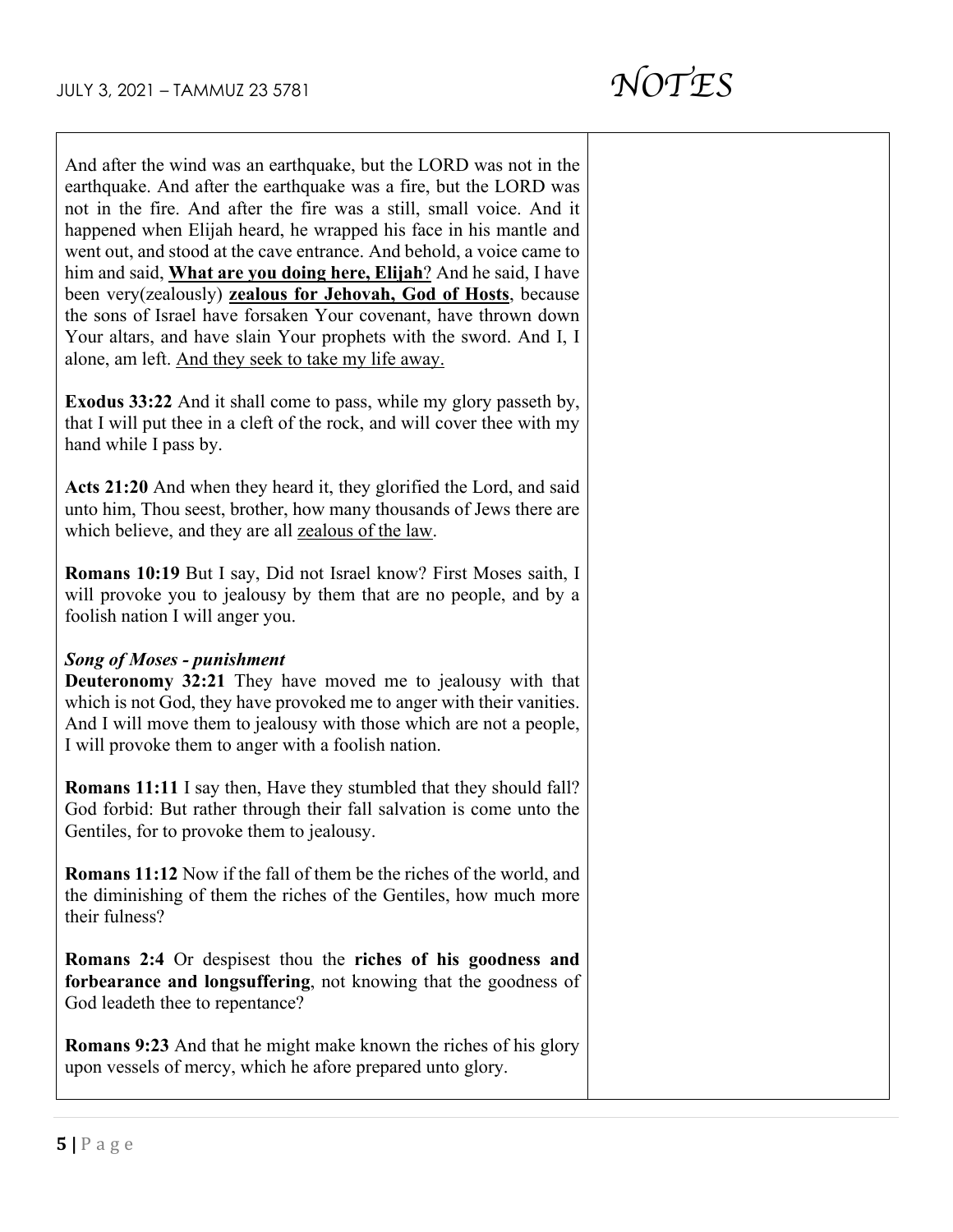

**Romans 11:33** O the depth of the riches both of the wisdom and the knowledge of God! How unsearchable are his judgments, and his ways past tracing out!

**Isaiah 9:6** For unto us a child is born, unto us a son is given: And the government shall be upon his shoulder: And his name shall be called Wonderful, Counsellor, The mighty God, The everlasting Father, The Prince of Peace.

**Numbers 28:1,2** The LORD spoke to Moses, saying, Command the people of Israel and say to them, My offering, My food for My food offerings, My pleasing aroma, **you shall be careful** to offer to Me at its appointed time.

*To prevent us from drifting! Generational drifting-Jubilee / Shemitah/ Annual Feasts / Monthly – New Moon, Weekly Sabbath, Daily evening & morning*

**Romans 12:1,2** I appeal to you therefore, brothers, by the mercies of God, to present your bodies as a living sacrifice, holy and acceptable to God, which is your spiritual worship. Do not be conformed to this world, but be transformed by the renewal of your mind, that by testing you may discern what is the will of God, what is good and acceptable and perfect.

#### **Haftarah:**

**Jeremiah 1:1-3** The words of Jeremiah the son of Hilkiah, of **the priests** that were **in Anathoth** in the land of Benjamin: To whom the word of the Lord came **in the days of Josiah** the son of Amon king of Judah, in the thirteenth year of his reign. It came also in the days of Jehoiakim the son of Josiah king of Judah, unto the end of the eleventh year of Zedekiah the son of Josiah king of Judah, unto the carrying away of Jerusalem captive **in the fifth month.**

**Ecclesiastes 3:1-4** To everything there is a season, and **a time to every purpose** under the heaven: A time to be born, and a time to die, **a time to plant, and a time to pluck up that which is planted**, A time to kill, and a time to heal, a time to break down, and a time to build up, A time to weep, and a time to laugh, a time to mourn, and a time to dance.

**Jeremiah 1:10** See, I have this day set thee over the nations and over the kingdoms, to root out, and to pull down, and to destroy, and to throw down, to build, and to plant.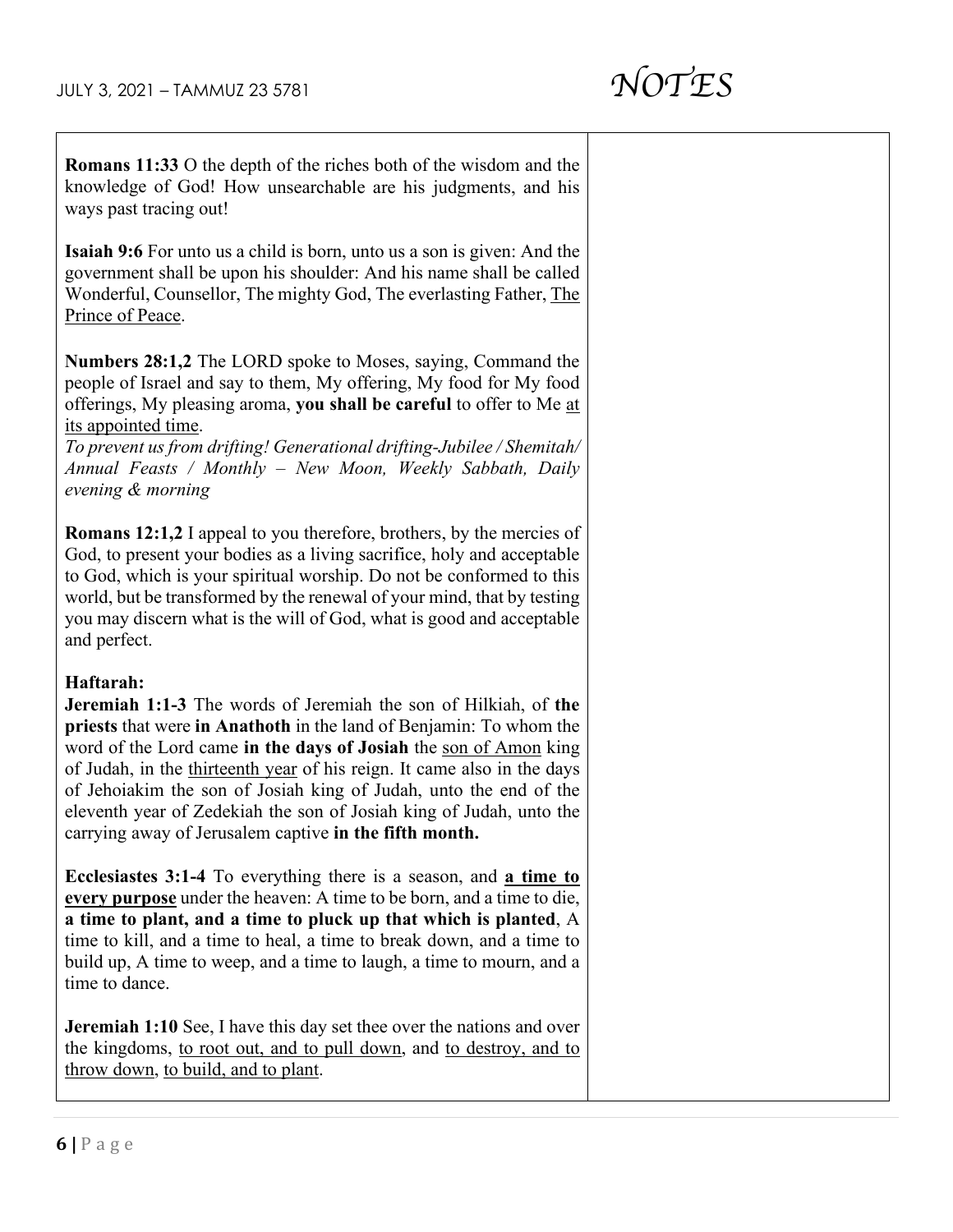

**Jeremiah 1:16,17** And I will utter my judgments against them touching all their wickedness, who have forsaken me, and have burned incense unto other gods, and worshipped the works of their own hands. Thou therefore gird up thy loins, and arise, and speak unto them all that I command thee: Be not dismayed at their faces, lest I confound thee before them.

**Jeremiah 2:1-4** Moreover the word of the Lord came to me, saying, Go and cry in the ears of Jerusalem, saying, Thus saith the Lord, I remember thee, the kindness of thy youth, the love of thine espousals, when thou wentest after me in the wilderness, in a land that was not sown. Israel was holiness unto the Lord, and the firstfruits of his increase: All that devour him shall offend, evil shall come upon them, saith the Lord. Hear ye the word of the Lord, O house of Jacob, and all the families of the house of Israel.

### **Song of Songs**

#### *ACT IV. The Shulamite searches for her Beloved again {5:3-6:10} True Repentance*

**SOS 5:10-16** My beloved is white and ruddy, Chief among ten thousand. His head is like the finest gold, His locks are wavy, And black as a raven. His eyes are like doves By the rivers of waters, Washed with milk, And fitly set. His cheeks are like a bed of spices, Banks of scented herbs. His lips are lilies, Dripping liquid myrrh. His hands are rods of gold Set with beryl. His body is carved ivory Inlaid with sapphires. His legs are pillars of marble Set on bases of fine gold. His countenance is like Lebanon, Excellent as the cedars. His mouth is most sweet, Yes, he is altogether lovely. This is my beloved, And this is **my friend**, O daughters of Jerusalem!

**SOS 6:1** Where has **your beloved** gone, O fairest among women? Where has your beloved turned aside, **That we may seek him with you**?

**Isaiah 55:1-7** Ho! Everyone who thirsts, Come to the waters, And you who have no money, Come, buy and eat. Yes, come, buy wine and milk without money and without price. Why do you spend money for what is not bread, And your wages for what does not satisfy? Listen carefully to Me, and eat what is good, And let your soul delight itself in abundance. Incline your ear, and come to Me. Hear, and your soul shall live, And I will make an everlasting covenant with you. The sure mercies of David.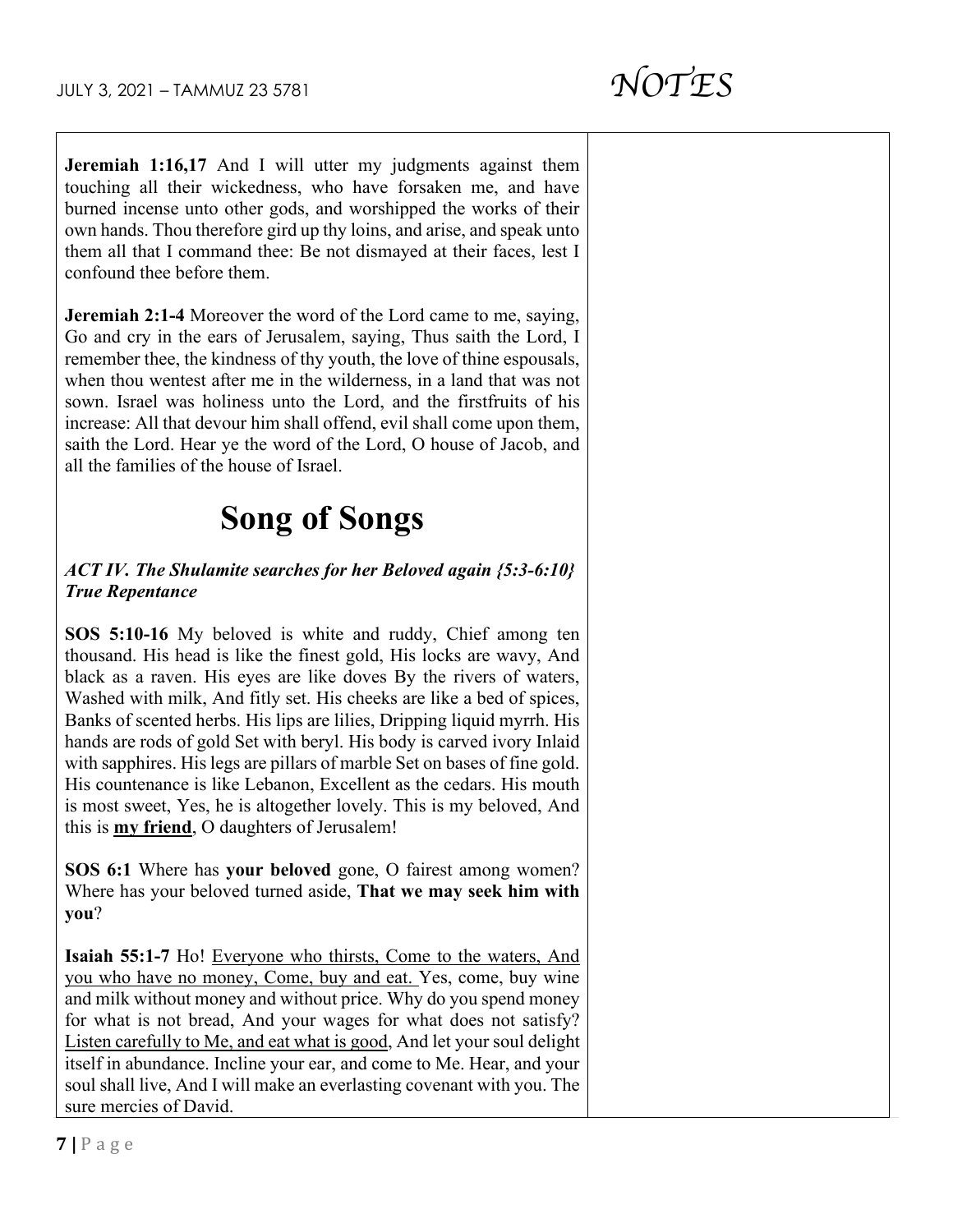

Indeed I have given him as a witness to the people, A leader and commander for the people. Surely you shall call a nation you do not know, And nations who do not know you **shall run to you, Because of the LORD your God**, And the Holy One of Israel; For He has glorified you. Seek the LORD while He may be found, Call upon Him while He is near. Let the wicked forsake his way, And the unrighteous man his thoughts, Let him return to the LORD, And He will have mercy on him, And to our God, For He will abundantly pardon.

**Zechariah 8:20-23** Thus saith the LORD of hosts: It shall yet come to pass, that there shall come peoples, and the inhabitants of many cities, and the inhabitants of one city shall go to another, saying: Let us go speedily to entreat the favour of the LORD, and to seek the LORD of hosts, I will go also. Yea, many peoples and mighty nations shall come to seek the LORD of hosts in Jerusalem, and to entreat the favour of the LORD. Thus saith the LORD of hosts: In those days it shall come to pass, that ten men shall take hold, out of all the languages of the nations, shall even take hold of the skirt of him that is a Jew, saying: **We will go with you**, for we have heard that God is with you.

**SOS 6:2 My beloved** is gone down into **his garden**, to the beds of spices, **to feed his flock** in the gardens, and to **gather lilies.**

**SOS 6:3 I am my beloved's, and my beloved is mine**: He feedeth among the lilies.

**SOS 2:16 My beloved is mine, and I am his:** He feedeth among the lilies.

**SOS 6:4-9** You are beautiful, O my love, as Tirzah, as fair as Jerusalem, **you are to be feared like an army with flags**. Let your eyes be turned away from me, see, they have overcome me, your hair is as a flock of goats which take their rest on the side of Gilead. Your teeth are like a flock of sheep which come up from the washing, everyone has two lambs, and there is not one without young. Like pomegranate fruit are the sides of your head under your veil. There are **sixty queens, and eighty servant-wives, and young girls without number**. **My dove, my very beautiful one, is but one**, she is the **only one of her mother**, she is the dearest one of her who gave her birth. The daughters saw her, and gave her a blessing, yes, the queens and the servant-wives, and they gave her praises.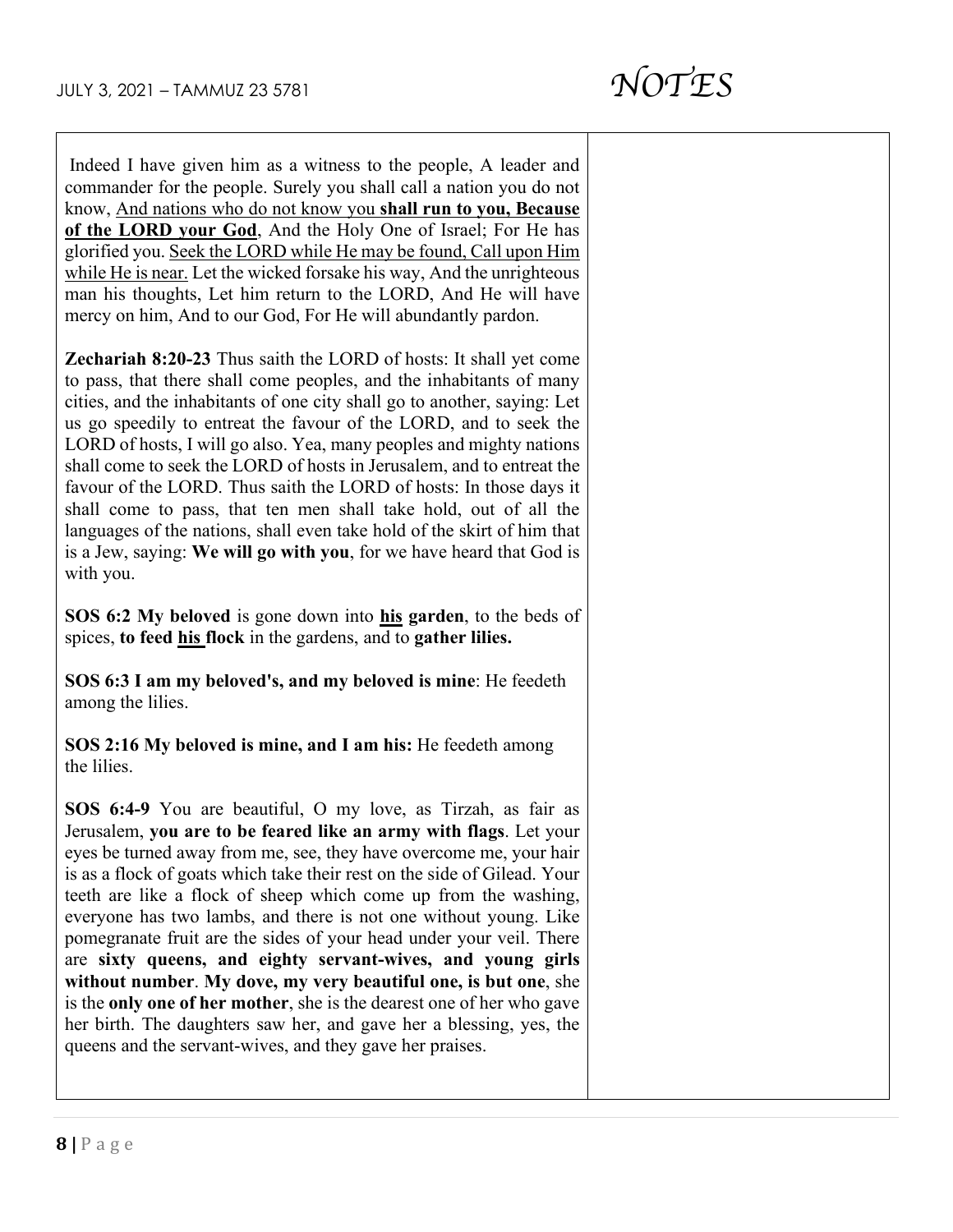

**Genesis 22:2** And He said: Take now thy son, thine only son, whom thou lovest, even Isaac, and get thee into the land of Moriah, and offer him there for a burnt-offering upon one of the mountains which I will tell thee of.

#### *DOJ speaking:*

**SOS 6:10** Who is she, looking down as the morning light, fair as the moon, clear as the sun, **who is to be feared like an army with flags?**

**Isaiah 13:1-8** The burden of Babylon, which Isaiah the son of Amoz did see. **Lift ye up a banner** upon the high mountain, exalt the voice unto them, shake the hand, that they may go into the gates of the nobles. **I have commanded my sanctified ones**, I have also called my mighty ones for mine anger, **even them that rejoice in my highness**. The noise of a multitude in the mountains, like as of a great people, a tumultuous noise of the kingdoms of nations gathered together: **The LORD of hosts mustereth the host of the battle. They come from a far country, from the end of heaven, even the LORD, and the weapons of his indignation, to destroy the whole land.** Howl ye, for the **day of the LORD is at hand**, it shall come as a destruction from the Almighty. Therefore shall all hands be faint, and every man's heart shall melt: And they shall be afraid: **Pangs and sorrows shall take hold of them, they shall be in pain as a woman that travaileth:** They shall be amazed one at another, their faces shall be as flames.

**Isaiah 13:9-11** Behold, **the day of the LORD cometh**, cruel both with wrath and fierce anger, to lay the land desolate: And he shall destroy the sinners thereof out of it. For **the stars of heaven** and the constellations thereof shall not give their light: **The sun shall be darkened** in his going forth, and **the moon** shall not cause her light to shine. And I will punish the world for their evil, and the wicked for their iniquity, and I will cause the arrogancy of the proud to cease, and will lay low the haughtiness of the terrible.

**Genesis 1:2,3** And the earth was without form, and void, and **darkness** was upon the face of the deep. And the Spirit of God moved upon the face of the waters. And God **said**, Let there be **light**: And there was light.

**Genesis 1:14** And God said, Let there be **lights in the firmament** of the heaven to **divide the day from the night, and let them be for signs**, and for seasons, and for days, and years.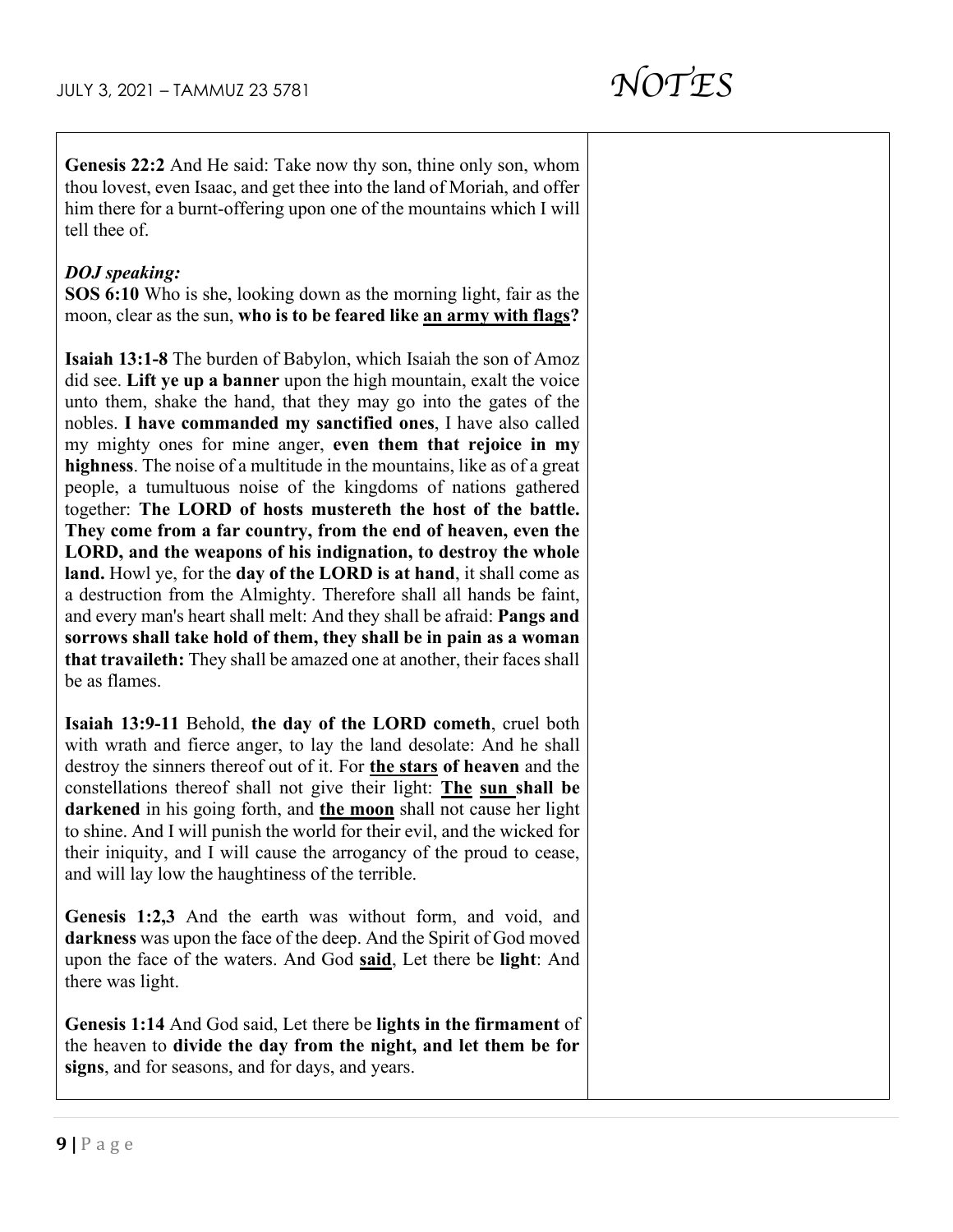**Genesis 15:5** And he brought him forth abroad, and said, Look now toward heaven, and **count the stars**, if you be able to number them: And he said unto him, **So shall your seed be**.

**Daniel 12:3,4** And they that be wise shall shine as the brightness of the firmament, and they that turn many to righteousness **as the stars** for ever and ever. But thou, O Daniel, shut up the words, and **seal the book, even to the time of the end: Many shall run** to and fro, and knowledge shall be increased.

**Isaiah 60:1-3** Arise, shine, for **thy light** is come, and the glory of the LORD is risen **upon thee**. For, behold, the darkness shall cover the earth, and gross darkness the people: But the LORD shall arise **upon thee**, and his glory shall be seen **upon thee**. And the Gentiles shall come to **thy light**, and kings to the brightness of **thy rising**.

**Genesis 15:12-16** And when **the sun** was going down, a deep sleep fell upon Abram, and, lo, an horror of great darkness fell upon him. And he said unto Abram, Know of a surety that **thy seed shall be a stranger in a land that is not theirs,** and shall serve them, and they shall afflict them **four hundred years**, And also that nation, whom they shall serve, will I judge: And afterward shall they come out with great substance. And thou shalt go to thy fathers in peace, thou shalt be buried in a good old age. But in the fourth generation they shall come hither again: For the **iniquity of the Amorites** is not yet full.

#### *ACT V. The Shulamite joins her Beloved working the Harvest {6:11-8:4} Enters into true Rest*

#### *Shulamite comments:*

**SOS 6:11,12** I went down into the garden of nuts to see the fruits of the valley, and to **see whether the vine flourished**, and the pomegranates budded. Or ever I was aware, my soul made me like the chariots of Amminadib.

#### *DOJ respond:*

**SOS 6:13a** Return, return, O Shulamite, return, return, that we may look upon thee.

#### *Shulamite answers:*

**SOS 6:13b** What will ye see in the Shulamite?

#### *DOJ respond:*

**SOS 6:13c** As it were the company of **two armies**.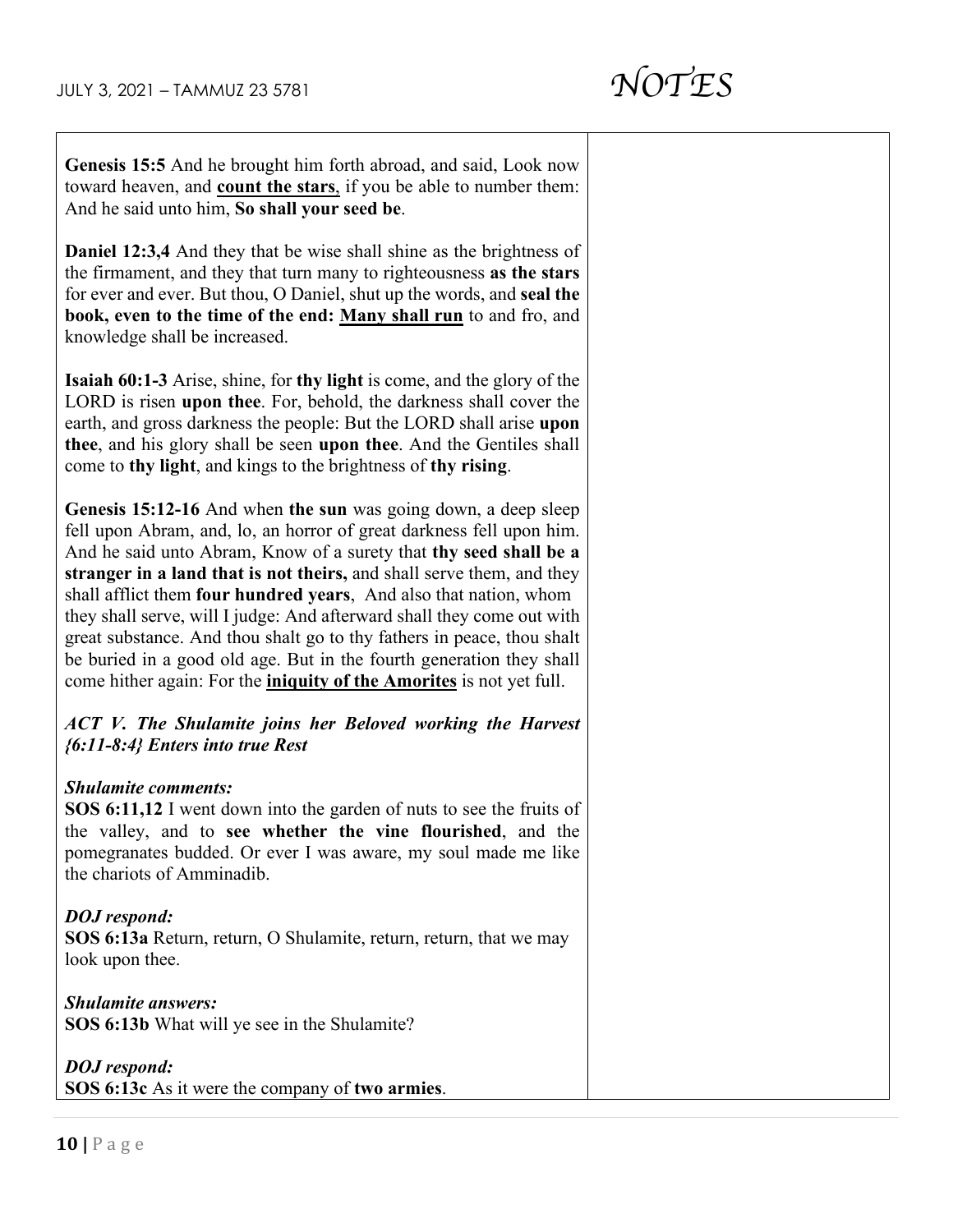

**Genesis 32:1,2** And Jacob went on his way, and the angels of God met him. And when Jacob saw them, he said, This is **God's host**: And he called the name of that place Mahanaim.

**1Chronicles 14:13-15** And the Philistines yet again spread themselves abroad in the valley. Therefore David enquired again of God, and God said unto him, Go not up after them, turn away from them, and come upon them over against the mulberry trees. And it shall be, when thou shalt hear a sound of going in the tops of the mulberry trees, that then thou shalt go out to battle: For God is gone forth before thee to smite the host of the Philistines.

#### **Song Moses**

*The Book of Deuteronomy is like the Book of Revelation as it ends the Torah with prophecies concerning the culmination of this age and end times:*

**Deuteronomy 31:21,22** And it shall come to pass, when many evils and **troubles** are befallen them, that this **song** shall testify against them as a witness, for it shall not be forgotten out of the mouths of their seed: For I know their imagination which they go about, even now, before I have brought them into the land which I sware. Moses therefore wrote this **song** the same day, and taught it the children of Israel.

**Deuteronomy 31:28-30** Gather unto me all the elders of your tribes, and your officers, that I may speak these words in their ears, and call heaven and earth to record against them. For I know that after my death ye will utterly corrupt yourselves, and turn aside from the way which I have commanded you, and evil will befall you **in the latter days,** because ye will do evil in the sight of the LORD, to provoke him to anger through the work of your hands.

#### *The Bible says this age will culminate with a song:*

**Revelation 15:2-4** And I saw what appeared to be a sea of glass mingled with fire—and also those who had conquered the beast and its image and the number of its name, standing beside the sea of glass with harps of God in their hands. And they **sing the song of Moses**, the servant of God, **and the song of the Lamb**, saying, Great and amazing are your deeds, O Lord God the Almighty! Just and true are your ways, O King of the nations! Who will not fear, O Lord, and glorify your name? For you alone are holy. **All nations will come and worship you**, for your righteous acts have been revealed.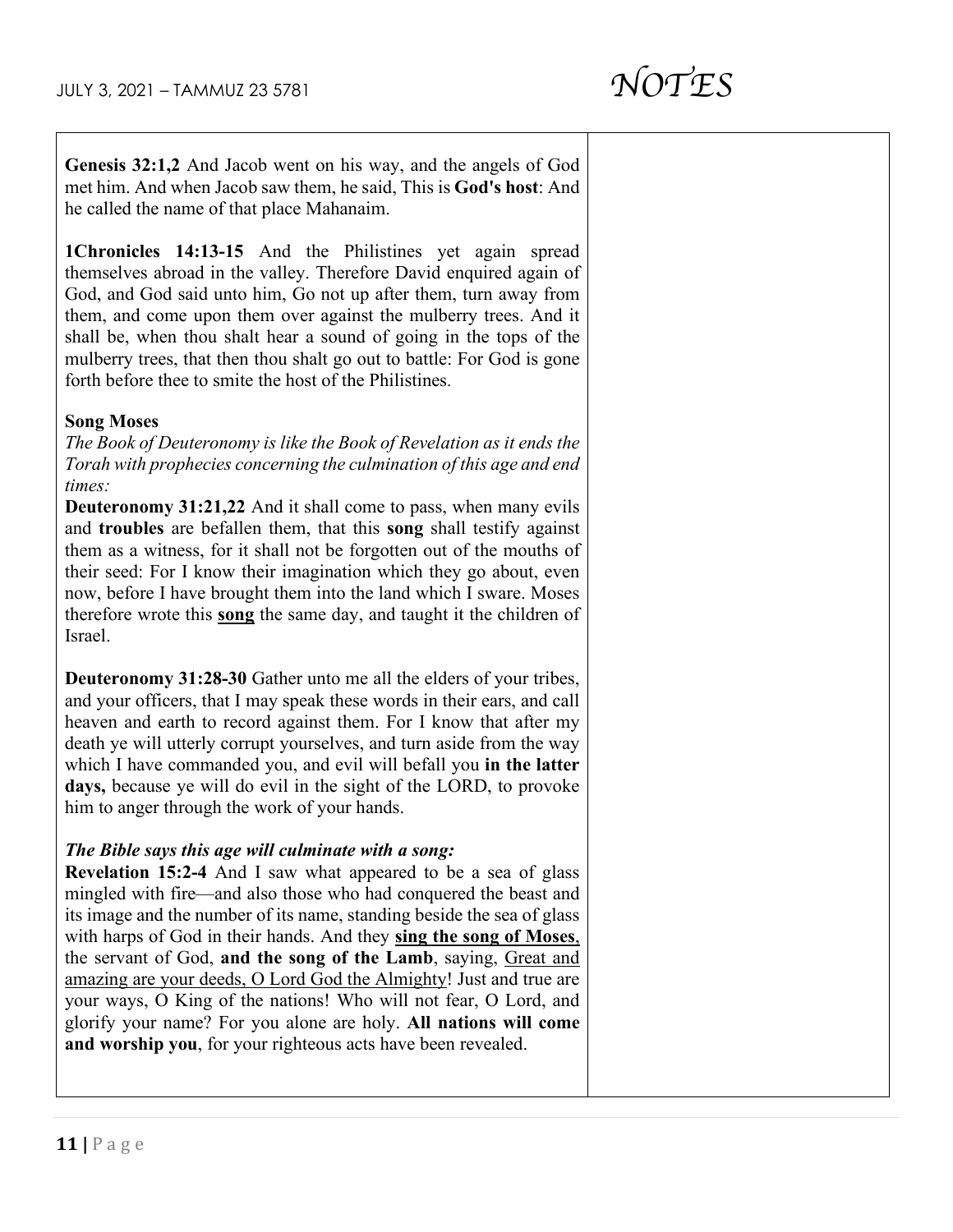

| God is the greatest singer of all times! He sang creation into<br>existence. The Torah, I believe is a musical as it begins and ends with<br>a song. God sang, Let there be light!                                                                                                                                                                                                                                                                                                                                     |  |
|------------------------------------------------------------------------------------------------------------------------------------------------------------------------------------------------------------------------------------------------------------------------------------------------------------------------------------------------------------------------------------------------------------------------------------------------------------------------------------------------------------------------|--|
| <b>Revelation 1:8</b> I am the Aleph and Tav, the beginning and the ending,<br>saith the Lord, which is, and which was, and which is to come, the<br>Almighty.<br><b>Breisheet is the song of the aleph Tav!</b>                                                                                                                                                                                                                                                                                                       |  |
| Genesis 1:1 In the beginning God created the heaven and the earth.<br>The heavens and earth gave ear at creation as well! They declared $-$<br>Here we are!                                                                                                                                                                                                                                                                                                                                                            |  |
| <b>Deuteronomy 31:30-32:1</b> Then Moses spoke the words of this song<br>until they were finished, in the ears of all the assembly of Israel:<br>Give ear, O heavens, and I will speak, and let the earth hear the<br>words of my mouth.                                                                                                                                                                                                                                                                               |  |
| Genesis 2:1 Thus the heavens and the earth were finished, and all<br>the host of them.<br>His Creation song of heaven and earth was finished as well.                                                                                                                                                                                                                                                                                                                                                                  |  |
| In Genesis 1 God created signs in the heavens and then in<br>Deuteronomy's closing chapter He speaks of signs on earth.<br>Deuteronomy 34:10-12 And there hath not arisen a prophet since in<br>Israel like unto Moses, whom the LORD knew face to face, in all the<br>signs and the wonders, which the LORD sent him to do in the land<br>of Egypt, to Pharaoh, and to all his servants, and to all his land, and<br>in all the mighty hand, and in all the great terror, which Moses<br>wrought in the sight of all. |  |
| Psalm 19:1-4 The heavens declare the glory of God, and the<br>firmament sheweth his handywork. Day unto day uttereth speech, and<br>night unto night sheweth knowledge. There is no speech nor<br>language, where their voice is not heard. Their line is gone out<br>through all the earth, and their words to the end of the world.                                                                                                                                                                                  |  |
| Louie Giglio – stars and whales<br><b>Remember:</b><br>Deuteronomy 30:3 then the LORD your God will restore your<br>fortunes and have mercy on you, and he will gather you again from<br>all the peoples where the LORD your God has scattered you.<br>$5708th$ verse of the Bible – 1948!<br>The Song of Moses has ended!                                                                                                                                                                                             |  |